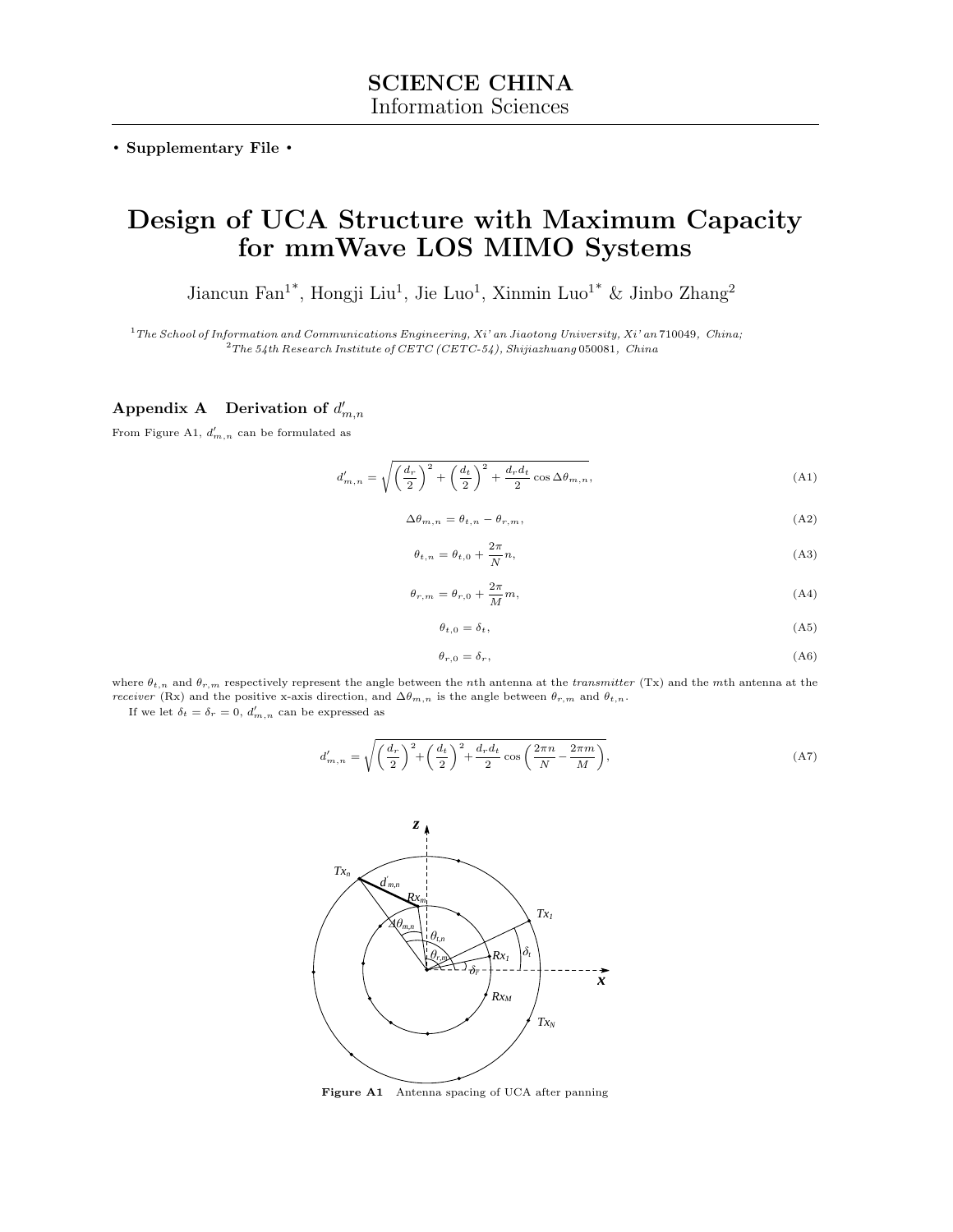<span id="page-1-0"></span>

**Figure B1** The curve of  $\gamma$  versus  $\eta$ 

#### Appendix B Simulation proof of the relationship between  $\gamma$  and  $\eta$

In order to test this hypothesis, we conduct a simulation, and the results are shown in Figure [B1.](#page-1-0) We set the carrier frequency to 75GHz, the distance L between the Tx and the Rx to be 100m. The four graphs in Figure [B1](#page-1-0) are simulation results under the different conditions, i.e., the number of *radio frequency* (RF) chains is 4, 8, 16 and 32. The simulation results show that  $\gamma$  has a trend of decreasing first and then fluctuating, and we choose the pentagon in the Figure [B1,](#page-1-0) as the approximate optimal solution of  $\eta$ , denoted by  $\eta^{opt}$ .

The approximate optimal solution has the following two advantages.

• If this pentagon is moved to the left, the average correlation coefficient will increase, thereby reducing the channel capacity.

• If this pentagon moves to the right, there is not necessarily a value with a smaller average correlation coefficient. Even if there is a value with a smaller average correlation coefficient, the diameter will increase a lot, thereby increasing the size of the uniform circular array (UCA).

### Appendix C Statistical results of  $\eta^{opt}$

<span id="page-1-1"></span>We draw the curve of  $\gamma$  versus  $\eta$  and obtain  $\eta^{opt}$  when  $N_{RF}$  is equal to 2, 4, ..., 64. The statistical results are shown in Table [C1.](#page-2-0) Fit the data in Table [C1,](#page-2-0) and the result of the linear fitting is shown in Figure [C1.](#page-1-1)



 $^*$  Corresponding author (email: fanjc0114@gmail.com, luoxm@mail.xjtu.edu.cn)